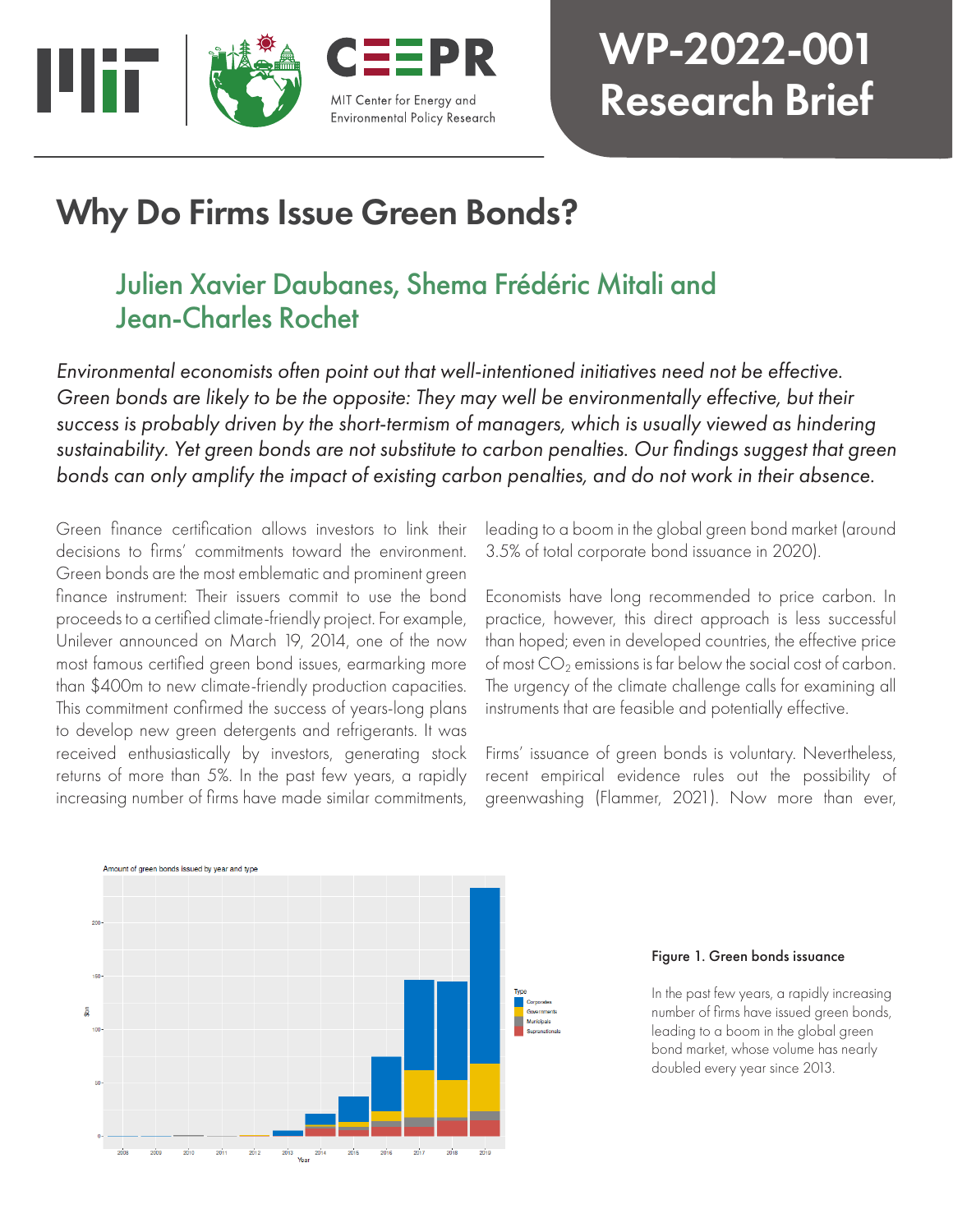governments and financial institutions are paying a lot of attention to the rapid growth of green finance markets, hoping that it could play an effective role in climate policy. Yet economists know very little about the mechanisms that make green bonds work.

Recent empirical analyses of the green bond boom further establish the following stylized facts. First, *firms' stock price increases when they announce the issue of certified green bonds and financed projects*, unlike conventional bonds. Second, *firms' certified green bonds do not allow them to obtain less costly financing*; green and conventional bonds pay the same to investors. Third, *certification of green bonds is critical*. So-called "self-labeled" green bonds are associated with neither  $CO<sub>2</sub>$  reduction, nor stock market reaction (e.g., Flammer, 2021).

How to account for stock market reactions at green bond announcements? In the absence of green bond yield spread, one can reasonably rule out that concerned investors play a significant role. Positive stock market reactions, therefore, indicate that green bond certification of firms' projects conveys positive information about these projects' expected profitability.

Our theory points to the crucial role of managers' interest in the stock price of their firm. For example, managers' actual compensation schemes feature stock components. Edmans, Gabaix, and Landier (2009) measure managers' incentives as the sensitivity of their compensation to their firms' stock price, an incentive measure that is comparable across sectors and over time. Figure 2 shows, for example, the unconditional relationship between the proportion of issued green bonds and Edmans et al.'s managerial incentive measure: Sectors in which managers' pay is more stockprice sensitive issue more green bonds.

Our analysis unveils that it is existing carbon penalties that explain this relationship! Besides green bonds, effective carbon prices in most countries already provide firms with some, although insufficient, incentives to undertake  $CO<sub>2</sub>$ reducing projects. Our model highlights that with green bonds, the effect of carbon prices is twofold: It induces firms to undertake more certified green projects not only because carbon prices penalize conventional technologies, but also because, all else unchanged, these penalties amplify the stock market reaction to green bonds and, therefore, managers' interest in certified green projects.

We obtain a testable positive relationship between, on the one hand, the proportion of green bonds issued in an industry, and, on the other hand, the interaction between the carbon price that this industry is applied and managers' concern for their firms' stock price.

To verify this prediction, we use data that relate public firms' certified green bonds to the stock-price sensitivity of managers' compensation in their industry and to the



#### Figure 2. Green bond issuance and managerial incentives (2007-2019)

This figure shows the unconditional relationship between the proportion of green bonds and the stock-price sensitivity of managers' compensation in sectors that issue green bonds. It illustrates that sectors in which managers' pay is the most stock-price sensitive issue more green bonds.



#### ceepr.mit.edu

#### About the Center for Energy and Environmental Policy Research (CEEPR)

Since 1977, CEEPR has been a focal point for research on energy and environmental policy at MIT. CEEPR promotes rigorous, objective research for improved decision making in government and the prinvate sector, and secures the relevance of its work through close cooperation with industry partners from around the globe. CEEPR is jointly sponsored at MIT by the MIT Energy Initiative (MITEI), the Department of Economics, and the Sloan School of Management.